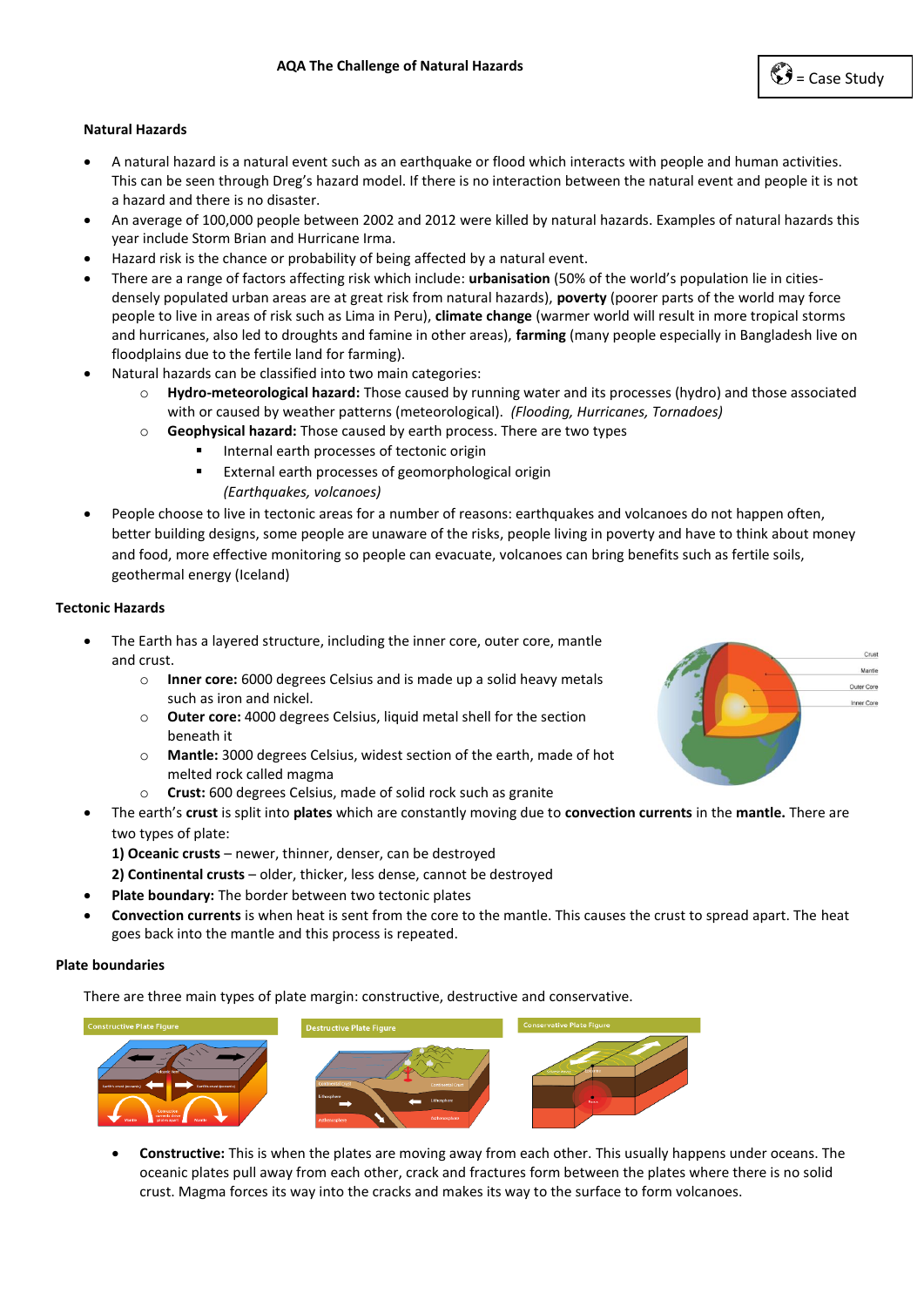- **Destructive:** A destructive plate margin is where two plates are moving towards each other resulting one plate sinking beneath the other. The denser plate sinks under the lighter plate in a process known as subduction. This can create earthquakes and volcanoes.
- **Conservative:** At conservative plate margins, the plates are sliding past each other. They are moving in a similar direction, at different angles and speeds. The plates get stuck and then the pressure causes them to be released. The sudden release of pressure can result in an earthquake.

Earthquakes and volcanoes occur mainly at plate margins as there is movement within the earth's crust due to convection currents. This is because the plates are moving and there is enormous pressure build up. Some earthquakes do not occur at plate margins and can be caused by human activity such as mining. Like earthquakes the majoring of volcanoes occur in long belts that follow plate margins, for example around the edge of the Pacific Ocean (Ring of Fire). Volcanoes are also found at hot spots such as the Hawaiian Islands.

**Earthquake, Chile <sup>6</sup>O**ccurred on the 27<sup>th</sup> February 2010 and measured 8.8 on the Richter scale. The earthquake occurred at a destructive plate margin which also had a series of aftershocks. The earthquake occurred out to sea so caused tsunami waves and warnings. Chile is a HIC and is ranked 38th out of 193 countries based on GDP.

**Primary effects:** 500 people killed (social), 12,000 injured (social), 4500 schools destroyed (social and economic), cost of earthquake US\$30billion.

**Secondary effects:** 1500km of roads damaged, tsunami waves, fire at a chemical plant.

**Immediate Responses**: Emergency services acted swiftly, international aid received, power and water restored to 90% of homes in 10 days, 30,000 small emergency shelters were built.

**Long term Responses:** A month after the earthquake a housing reconstruction plan was launched by the government, the strong economy was rebuilt without foreign aid.

**Earthquake, Nepal <sup>8</sup>O**ccurred on the 25<sup>th</sup> April 2015 and measured 7.9 on the Richter scale. The earthquake occurred at a destructive plate margin and the epicentre was 50miles north west of the capital Kathmandu. **Nepal** is a LIC and is ranked 109th out of 193 countries based on GDP.

**Primary effects:** 9000 died, 20,000 injured, 3 million homeless, electricity and water supplies affected, 50% of shops destroyed **Secondary effects:** Ground shaking caused avalanches which blocked road, avalanche on Mount Everest killed 19 people, landslides led to flooding

**Immediate Responses:** Search and rescue teams arrived quickly from the UK, half a million tents needed for shelter, 300,000 people migrated to Kathmandu

**Long term Responses:** Roads repaired and landslides cleared, thousands of homeless people to rehoused, 7000 schools to be rebuilt, tourism to be boosted by reopening heritage sites.

# **Reducing Risk management strategies-** *You should think about which one is best for volcanoes and earthquakes.*

**Monitoring** involves using scientific equipment to detect warning signs of events such as a volcanic eruption. Scientists can look at changes in the ground deformation and gases which are released as magma rises. Earthquake usually occur without warning. **Prediction** uses historical evidence and monitoring. This allows scientists to make predictions about when and where a tectonic hazard happens.

**Protection** involves designing buildings to withstand tectonic hazards. Walls can be reinforced with steel and concrete to reduce movement, shock absorbers to absorb the ground shaking, open areas for easy evacuations, automatic shutters to prevent broken glass from falling.

**Planning** focusses on identifying and avoiding places most at risk. Hazard maps can be produced for the world's major volcanoes and show the areas likely to be affected. They can ensure that high value land is protected such as hospitals and schools.

# **Weather Hazards- Global Atmospheric Circulation**

Global atmospheric circulation = the movement of air around the Earth to try and balance the temperature.

Air that is **sinking towards** the ground surface forms areas of **high** pressure **(anticyclone),** e.g. at the North Pole. Winds on the ground move **outwards** from these areas. **[High pressure = lots of air pressing down on the ground]**

Air that is **rising from** the ground surface forms areas of **low** pressure on the ground **(cyclone**), e.g. at the Equator. Winds on the ground move **towards** these areas of low pressure. **[Low pressure = not much air pressing down on the ground]**

The circular air movement are known as cells.

- Falling limb- falling air- hold moisture- anticyclone (Polar and Hadley)
- Rising limb- rising air- clouds-cyclone (Ferrel)

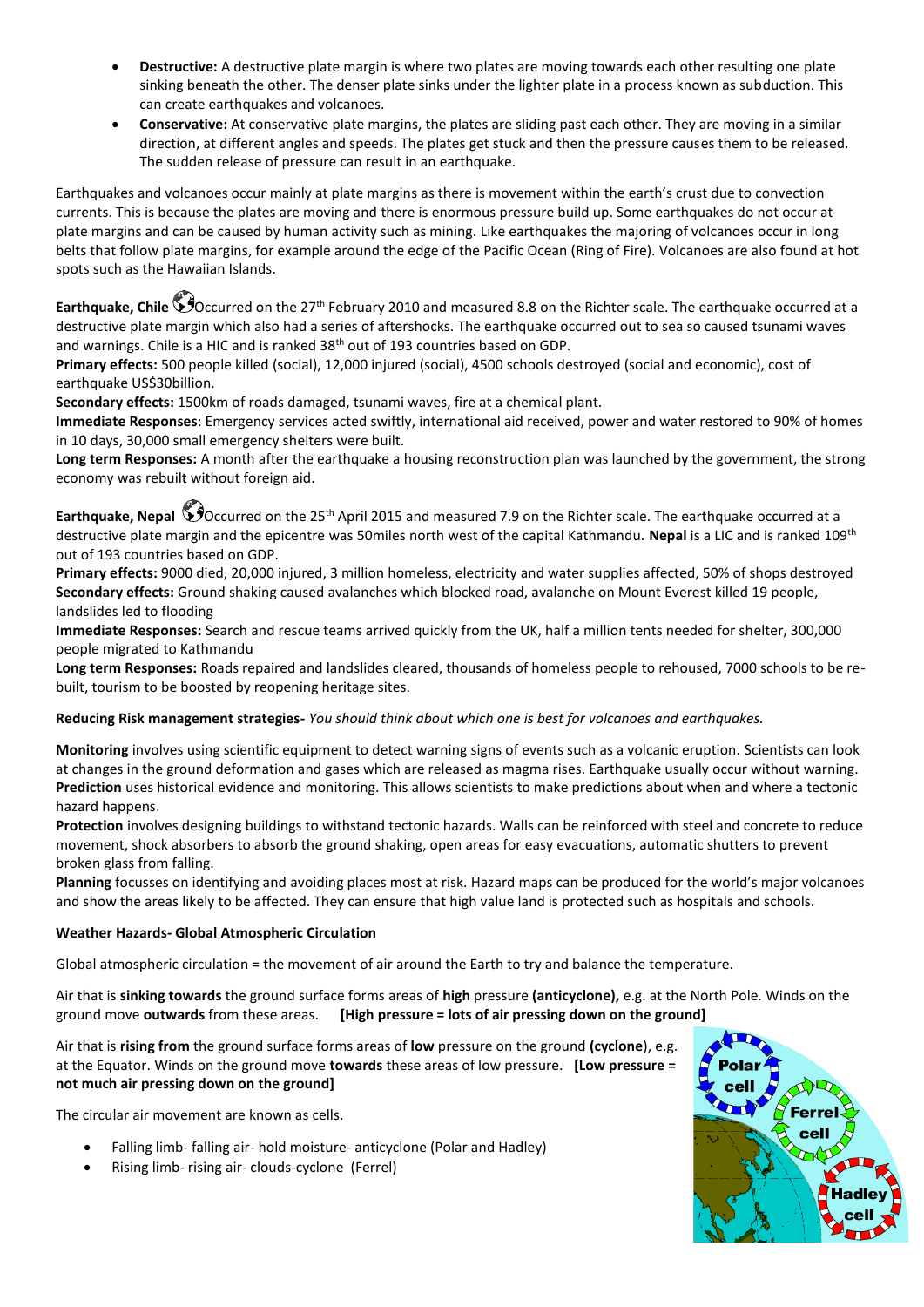# **Tropical Storms**

A tropical storm is a huge storm that develops in the Tropics (in the USA and Caribbean these are called hurricanes and in south east Asia they are cyclones). Tropical storms are incredibly powerful and can cause devastation to small islands and coastal regions.

Where: Tropical storms form over warm oceans (above 27 degrees Celsius- this is found in the tropics) form in the summer and autumn when sea temperatures are at their highest, 5-15 degrees north and south of the equator- this is because there is not enough spin at the equator from the rotation of the earth. The effect of the earth's rotation is called the Coriolis effect (a tropical storm is a spinning mass of clouds). In tropical regions the intense heat makes the air unstable causing it to rise quickly. How tropical storms are formed

High humidity and ocean temperatures of over 26°C are major contributing factors Water evaporates from the<br>ocean surface and comes into<br>contact with a mass of cold<br>air, forming clouds A column of low pressure<br>develops at the centre. Winds<br>form around the column

As pressure in the central column ressure in the central c<br>eye) weakens, the spee<br>the wind around it incre



#### Formation:

Strong upward movement of air draws water vapour up from the warm ocean →evaporated air cools as it rises and form thunderstorm clouds  $\rightarrow$  the condensed air releases heat which powers the storm and draws more water from the ocean  $\rightarrow$ several small thunderstorms join and form a giant spinning storm, surface winds reach 75 miles an hour  $\rightarrow$  storm develops an eye at the centre, this is where air descends rapidly, the outer edge of the eye is the eyewall where most intense winds and rains are  $\rightarrow$  storm is carried across the ocean by prevailing winds  $\rightarrow$  reaching land the storm's energy supply is cut off. Friction with the land slows it down and it begins to weaken.

Climate change and tropical storms: There is strong evidence that there has been an increase in global temperatures over the last few decades. *Distribution:* in the future tropical storms may affect areas outside of the current hazard zone, such as the South Atlantic and hurricanes could become more powerful. *Frequency:* there is no strong evidence that tropical storms will increase but their intensity might increase. *Intensity:* hurricane intensity has risen in the last 20 years.

# Typhoon Haiyan- Tropical storm

Between  $2^{nd}$  and  $11^{th}$  November 2013 Typhoon Haiyan occurred a category 5 storm which hit the Philippines. The Philippines is a Southeast Asian country in the Western Pacific, comprising more than 7,000 islands. Huge areas of coastline and several towns were devastated by winds of up to 170mph and waves as high as 15m. In some areas, 281.9 mm of rainfall was recorded, much of which fell in under 12 hours. Waves of up to 7 m in height battered the coast. Strong winds and low atmospheric pressure cause the sea level to rise and form a destructive storm surge. The Philippines is a fairly poor part of the world with minimal investment in prediction, planning and protection schemes. The province of Leyte in the Philippines took the full force of the storm. The city of Tacloban was one of the worst affected places with 220,000 people left homeless. Most of the destruction in Tacloban was caused by a 5m high storm surge (similar to a tsunami).

Impacts: 6,300 people killed, 600,000 displaced, 30,000 boats destroyed, crops destroyed, 6 million people lost their source of income, flooding caused landslides, shortages of water resulted in cholera.

Responses: international government and aid agencies responded quickly, 1200 evacuation centres set up, rebuilding of roads and airports, cash for wok programmes- people paid to clear debris

Reducing the effects of tropical storms: Monitoring and prediction (Hurricane Watch- advises that hurricane conditions are possible, Hurricane Warning- advises that hurricane conditions are expected and people should evacuate if necessary) Protection (windows/doors/roofs reinforced, sea walls built, houses built on stilts, shutters over windows) Planning (raising individual and community awareness- National Hurricane Preparedness Week in the USA)

### **Weather Hazards in the UK**

Weather is a description of the day-to-day conditions of the atmosphere. Climate is the average weather over a long period of time. Extreme weather is when a weather event is significantly different from the average or usual weather pattern. This may take place over one day or a period of time (e.g. flooding, drought, snow storms).

The climate for the UK can be described as temperate. Temperate climates have moderate temperatures. Temperate climates can be divided into those that are continental (influenced by land) or maritime (influenced by sea). The UK's position as an island means that it has a temperate maritime climate. **This means that the UK has cool winters and mild summers.** The UK can be considered as a roundabout as it is the meeting point of several types of weather from different directions. This helps to explain why we experience such varied weather and can be affected by extreme weather events.

Evidence: **1976**. Hottest summer since records began. This cause a severe drought. Temperatures reached 35.6 degree Celsius. **1987.** The great storm. Hurricane force winds which killed 18 people in the UK. **2006**. Tornado, London (Kensal Rise). Caused moderate to severe damage to at least 100 properties – 29 were deemed unfit for habitation due to damage, injured 6 people and caused £10 million in damages. **2018.** Storm Eleanor brought winds of up to 100mph when it hit the UK coast.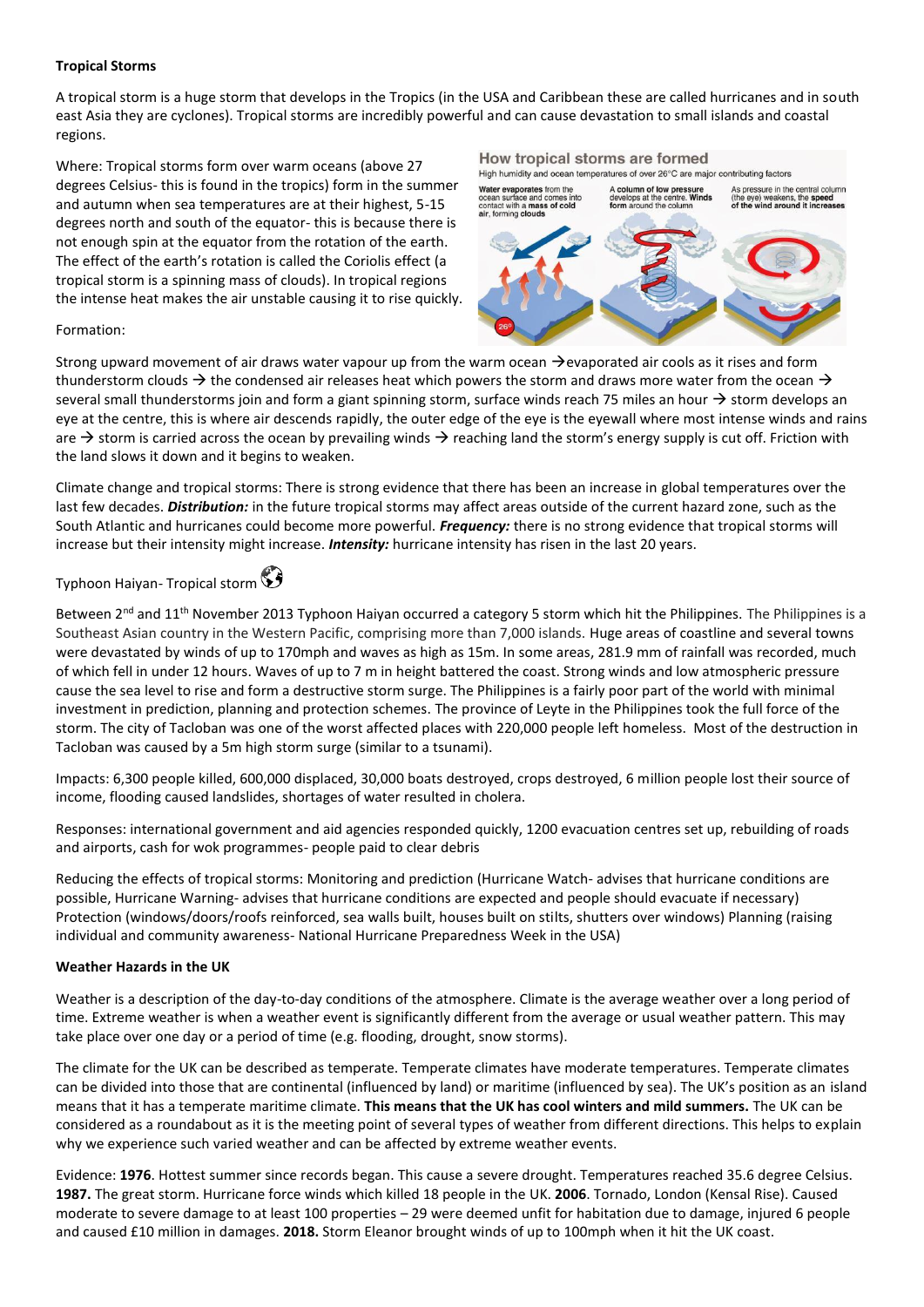# Somerset Levels Winter 2014- Example of extreme weather

Somerset is a county in south west England. The Somerset Levels and the Somerset Moors form an extensive area of low lying farmland and wetlands. The area is drained by several rivers which include the River Tone and the River Parrett which flow to the Severn Estuary. Flooding has occurred here naturally for centuries. As the area has been developed for farming and settlement, many people are now at risk from extreme flood events. It was caused by excessive rainfall caused by low pressure-350mm of rain fell in February. It was also caused by high tides and storm surges. In addition the river had not been dredged for 20 years and was clogged with sediment.

Impacts: 600 houses flooded, 16 farms evacuated, cost Somerset County Council over £10million, floodwater was heavily contaminated with sewage and other pollutants.

Reponses: villages used boats to go shopping and attend school, £20 million Flood Action Plan, road levels have been raised, 8km of river dredged in March 2014.

#### **Climate change**

Due to the age of the Earth it is necessary to devise a geological timeline to understand the history of the earth. We are currently in the Quaternary period which stretches from the present day to 2.6 million years ago. In the Quaternary were the glacial periods known as the Ice Age (there have been 5). During the Quaternary, many large mammalian species became extinct. This was due to climate change and hunting by humans.

The average global temperature has increased in recent years which is known as global warming. Since 1880 the average global temperature has risen by 1 °C. Global effects include changes to the world's glaciers and ice caps shrinking, low lying islands such as the Maldives being at risk.

The evidence for climate change is: warm nights, stratosphere, and ice core records to calculate past temperatures which were lower, rising sea level which has risen between 10 to 20cm in the past 100 years.

| Natural causes of climate change                                                                                                                                                                                                                                                                                                                                                                                                                                                                                                                                                                                                                                                                                                                                                                                                                                                                                                                                                                                                                                                                                                                           | Human causes of climate change                                                                                                                                         |
|------------------------------------------------------------------------------------------------------------------------------------------------------------------------------------------------------------------------------------------------------------------------------------------------------------------------------------------------------------------------------------------------------------------------------------------------------------------------------------------------------------------------------------------------------------------------------------------------------------------------------------------------------------------------------------------------------------------------------------------------------------------------------------------------------------------------------------------------------------------------------------------------------------------------------------------------------------------------------------------------------------------------------------------------------------------------------------------------------------------------------------------------------------|------------------------------------------------------------------------------------------------------------------------------------------------------------------------|
| Orbital changes- Milankovitch cycles - Every<br>$\bullet$<br>100,000 years the earth's orbit changes<br>between circular and oval. This changes the<br>distance between the earth and the sun. This is<br>called the eccentricity of the earth. When the<br>earth is further away from the sun when it is an<br>'oval' orbit, the amount of insolation is less<br>than when it is more circular and therefore<br>closer to the sun.<br>Solar activity - Sun spots are black spots on the<br>$\bullet$<br>surface of the sun. Sometimes the sun has lots,<br>sometimes not many. The more the sun has,<br>the more solar energy is being fired out. The<br>more sunspots there are the more insolation<br>there is. The more <i>insolation</i> there is the higher<br>the temperature on earth is.<br>Volcanic activity - Big volcanic eruptions can<br>$\bullet$<br>change the earth's climate. Small eruptions<br>have no effect. Ash clouds block out sunlight<br>and reduce the amount of <i>insolation</i> entering<br>the earth therefore having a cooling effect e.g.<br>Mt Pinatubo eruption in 1991 have a 0.5 degree<br>cooling effect for a year | Producing more greenhouse gases due to burning<br>$\bullet$<br>fossil fuels in industry to produce electricity<br>Farming-<br>Deforestation<br>Increased car ownership |

The impacts of climate change can be managed through mitigation and adaptation. **Mitigation:** The action of reducing the severity, seriousness, or painfulness of something. **Adaptation**: Responding to changes and adjusting accordingly in order to survive.

Mitigation: **Replanting trees** (afforestation-trees act as carbon sinks removing carbon dioxide from the atmosphere- Large scale tree planting in Luton, Bedfordshire.), **alternative energy** (hydro-electricity, nuclear power, solar, wind and tide- Hinkley Point in Somerset nuclear reactor, The **London Array** is a 175 turbine 630 MW [Round 2 offshore wind farm](https://en.wikipedia.org/wiki/Round_2_wind_farm) located 20 km off the [Kent](https://en.wikipedia.org/wiki/Kent)